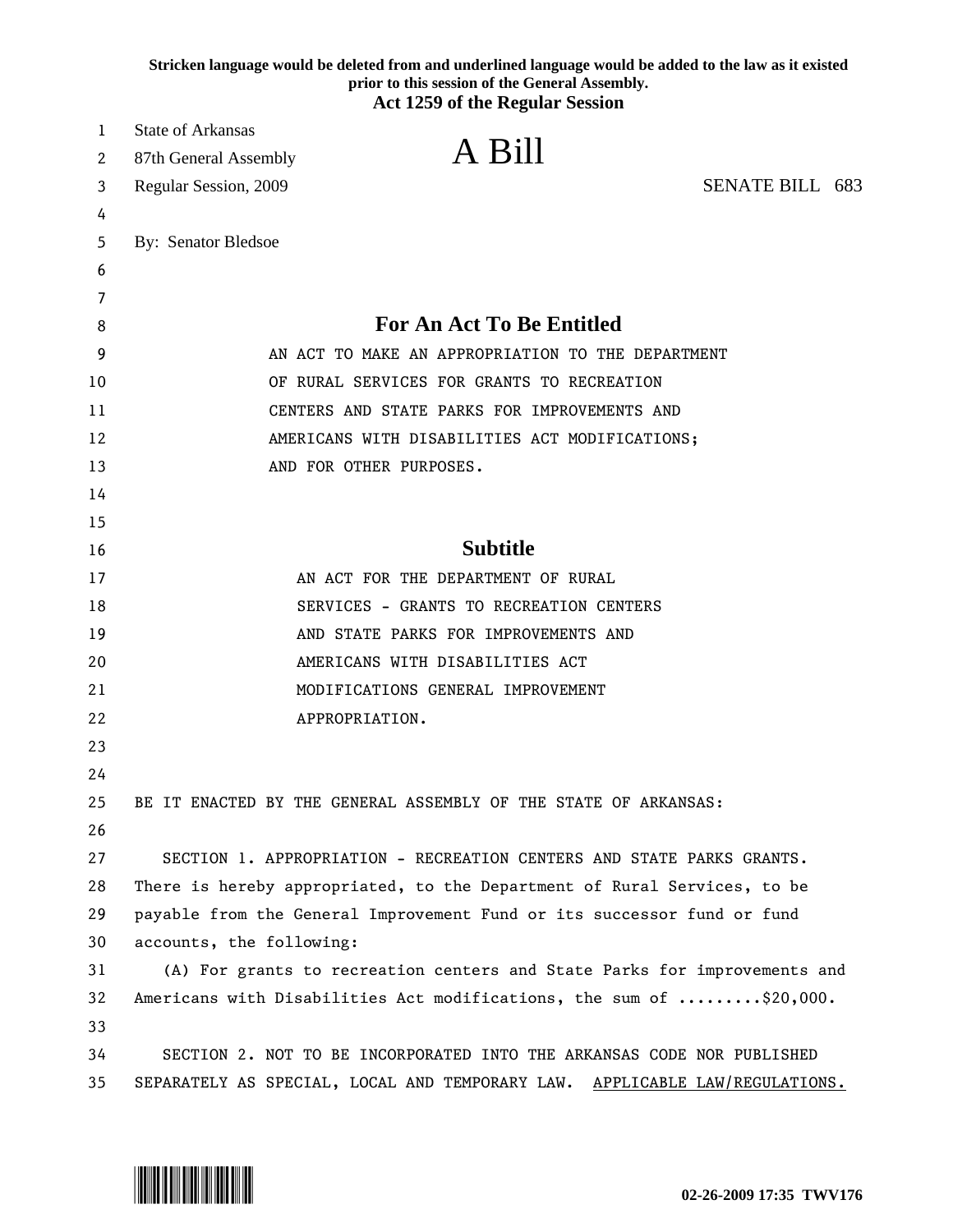**SB683** 

1 The appropriations authorized in this Act shall not be restricted by

2 requirements that may be applicable to other programs currently administered.

- 3 New rules and regulations may be adopted to carry out the intent of the
- 4 General Assembly regarding the appropriations authorized in this Act.
- 5

6 SECTION 3. DISBURSEMENT CONTROLS. (A) No contract may be awarded nor 7 obligations otherwise incurred in relation to the project or projects 8 described herein in excess of the State Treasury funds actually available 9 therefor as provided by law. Provided, however, that institutions and 10 agencies listed herein shall have the authority to accept and use grants and 11 donations including Federal funds, and to use its unobligated cash income or 12 funds, or both available to it, for the purpose of supplementing the State 13 Treasury funds for financing the entire costs of the project or projects 14 enumerated herein. Provided further, that the appropriations and funds 15 otherwise provided by the General Assembly for Maintenance and General 16 Operations of the agency or institutions receiving appropriation herein shall 17 not be used for any of the purposes as appropriated in this act.

18 (B) The restrictions of any applicable provisions of the State Purchasing 19 Law, the General Accounting and Budgetary Procedures Law, the Revenue 20 Stabilization Law and any other applicable fiscal control laws of this State 21 and regulations promulgated by the Department of Finance and Administration, 22 as authorized by law, shall be strictly complied with in disbursement of any 23 funds provided by this act unless specifically provided otherwise by law. 24

25 SECTION 4. LEGISLATIVE INTENT. It is the intent of the General Assembly 26 that any funds disbursed under the authority of the appropriations contained 27 in this act shall be in compliance with the stated reasons for which this act 28 was adopted, as evidenced by the Agency Requests, Executive Recommendations 29 and Legislative Recommendations contained in the budget manuals prepared by 30 the Department of Finance and Administration, letters, or summarized oral 31 testimony in the official minutes of the Arkansas Legislative Council or 32 Joint Budget Committee which relate to its passage and adoption.

33

34 SECTION 5. EMERGENCY CLAUSE. It is found and determined by the General 35 Assembly, that the Constitution of the State of Arkansas prohibits the 36 appropriation of funds for more than a one (1) year period; that the